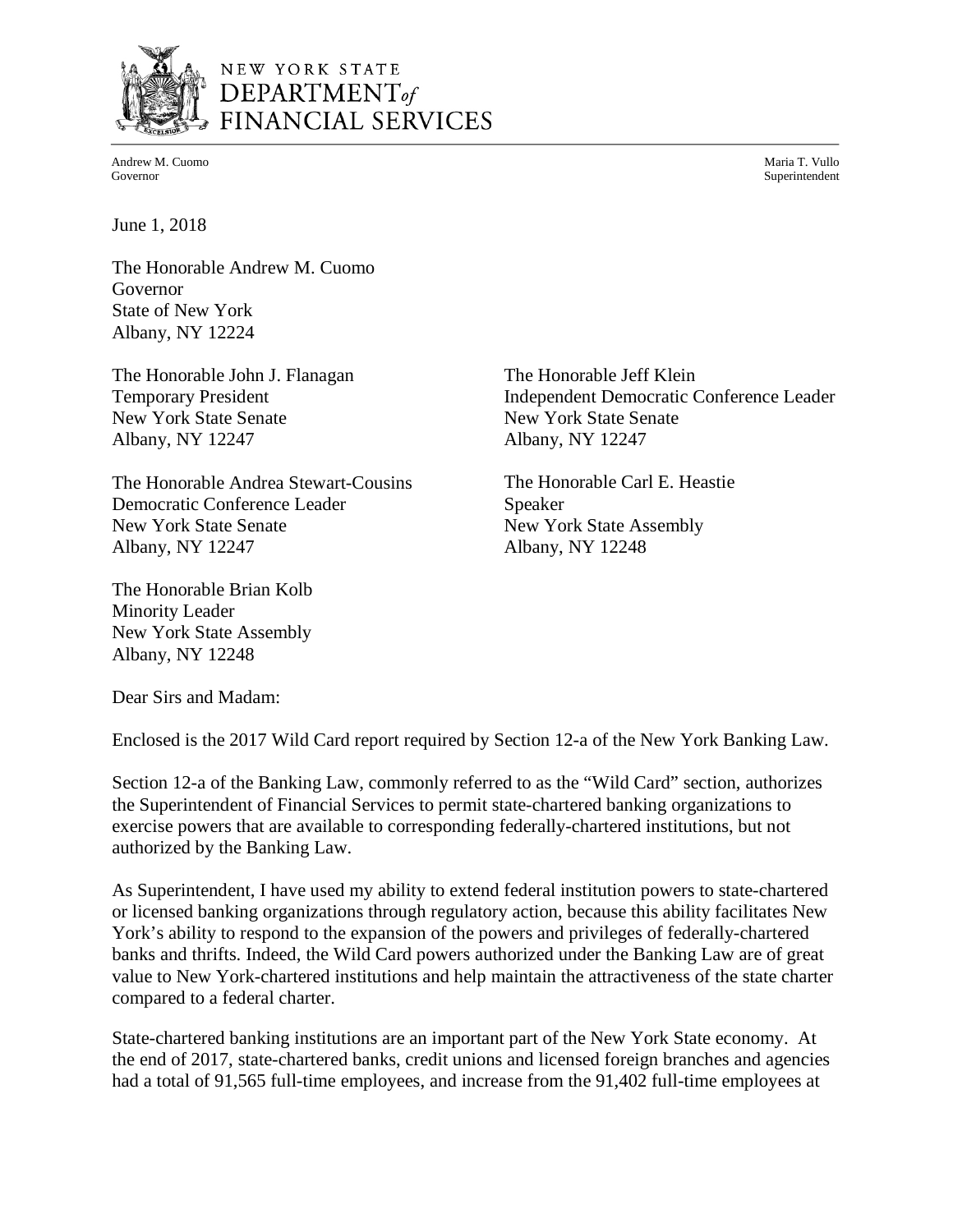the end of 2016. Of even greater significance, deposits in New York State for the state-chartered banks and credit unions grew to \$420.2 billion in 2017 from \$341.1 billion in 2016.

I hope you'll find the report informative and useful.

Sincerely,

Maria 7 Unlls

Maria T. Vullo Superintendent of Financial Services

cc: Melissa DeRosa, Secretary to the Governor Alphonso David, Counsel to the Governor Senator Jesse Hamilton, Chair, Senate Banks Committee Senator James Sanders Jr., Ranking Member, Senate Banks Committee Assemblyman Kenneth Zebrowski, Chair, Assembly Banks Committee Assemblyman Steven McLaughlin, Ranking Member, Assembly Banks Committee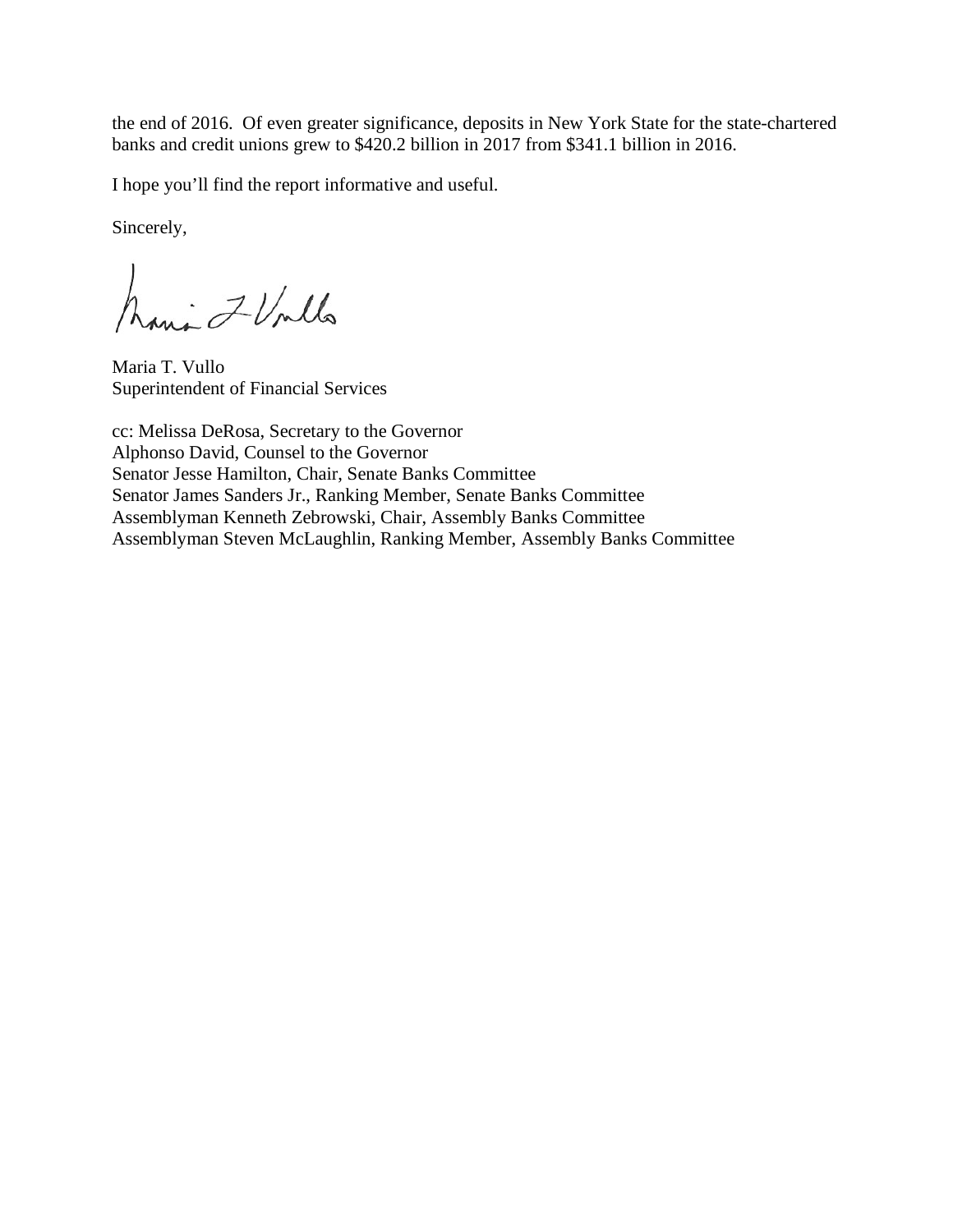

# **Department of<br>Financial Services**

**2017 BANKING WILD CARD REPORT**  Maria T. Vullo, Superintendent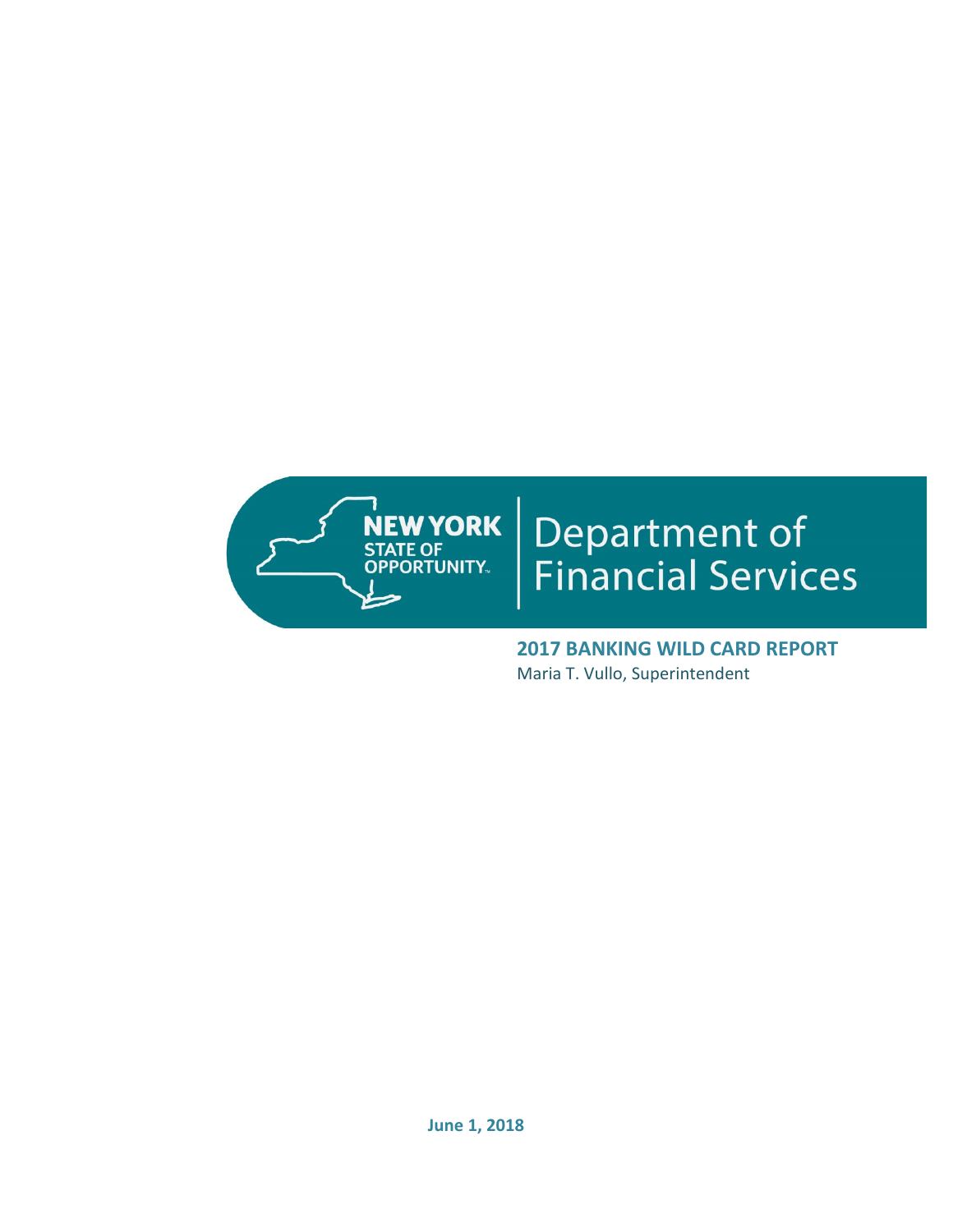| SECTION I: INSTITUTIONS RETAINED, ESTABLISHED, CONVERTED, ACQUIRED OR |  |
|-----------------------------------------------------------------------|--|
|                                                                       |  |
|                                                                       |  |
|                                                                       |  |
|                                                                       |  |
|                                                                       |  |
| SECTION III: TOTAL CHARTERED INSTITUTIONS AND DEPOSITS IN NEW YORK*7  |  |
|                                                                       |  |
|                                                                       |  |
|                                                                       |  |
|                                                                       |  |
|                                                                       |  |
| SECTION V: NEW YORK STATE-CHARTERED BANKING ORGANIZATIONS 11          |  |
|                                                                       |  |
|                                                                       |  |
|                                                                       |  |
|                                                                       |  |
|                                                                       |  |
|                                                                       |  |
|                                                                       |  |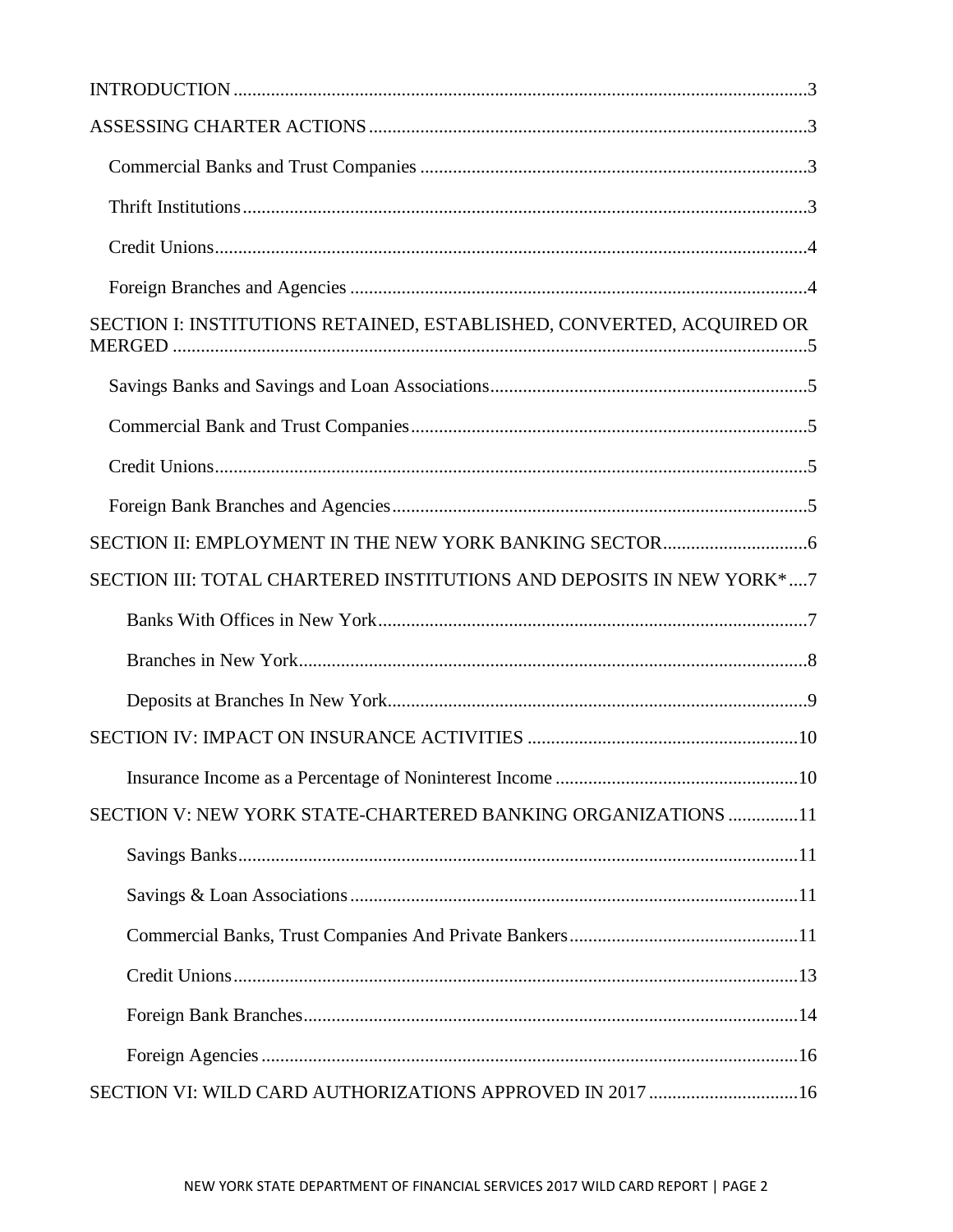## <span id="page-4-0"></span>**INTRODUCTION**

The banking system in the United States permits all banking institutions, including banks, trust companies, thrift institutions, credit unions and branches of non-U.S. banks, to choose to operate under either a federal or state charter or license. [1](#page-4-4) The purpose of the Wild Card authority is to allow the Superintendent of Financial Services to react quickly to evolving federal banking regulations; when changes in federal statutes, regulations or interpretations grant powers to federally-chartered institutions that state-chartered institutions do not enjoy, the Superintendent may authorize one or more state-chartered banking organizations of the same type to exercise the same powers.

In 2017, the Superintendent assisted the New York State-chartered banking system by among other things, adopting two Wild Card Authorizations and issuing guidance four times in 2017.

## <span id="page-4-1"></span>**ASSESSING CHARTER ACTIONS**

#### <span id="page-4-2"></span>**Commercial Banks and Trust Companies**

The Superintendent's ability to grant Wild Card authorizations remains important because the Wild Card powers enable the state charter to provide the same banking powers as the federal charter. The Dodd-Frank Wall Street Reform and Consumer Protection Act (i) is intended to limit the ability of the Comptroller of the Currency to preempt state law, (ii) specifically precludes preemption for subsidiaries and affiliates of banks, and (iii) makes clear that State consumer protection laws may go beyond the rules established by the Consumer Financial Protection Bureau. The Dodd-Frank Act has lessened the attractiveness of federal banking charters as a lever to preempt state laws, and increased the importance of factors other than preemption.

From January 1, 2011 to December 31, 2017, five commercial banks converted from a federal charter to a state charter. In the same period, five state-chartered banks merged into federally-chartered banks, three state-chartered banks merged into non-New York state-chartered banks, two state-chartered banks merged into non-bank institutions, two state-chartered banks merged into state-chartered banks, two state-chartered banks surrendered their deposit insurance with one voluntarily liquidating its assets and the other becoming a state-chartered non-deposit trust company. DFS approved Bridgehampton National Bank's application to convert from a federal charter to a New York State charter as of December 31, 2017, operating as BNB Bank.

At December 31, 2017, there were 66 commercial banks and trust companies with total assets of \$755,231,600,000.

## <span id="page-4-3"></span>**Thrift Institutions**

 $\overline{a}$ 

The Home Owners Loan Act, which governs federal thrift banking activities, provided for broad preemption of state laws affecting banking activities. Thus, persons interested in forming a thrift institution, even if they had no intention ever to engage in interstate banking activities, may have had the view that the federal thrift charter provided greater flexibility in the conduct of banking activities even with the existence of a Wild Card law applicable to state thrift institutions. On the other hand, the

<span id="page-4-4"></span><sup>&</sup>lt;sup>1</sup> DFS also supervises non-depository institutions, which are not banks and therefore are not subject to the dual banking system.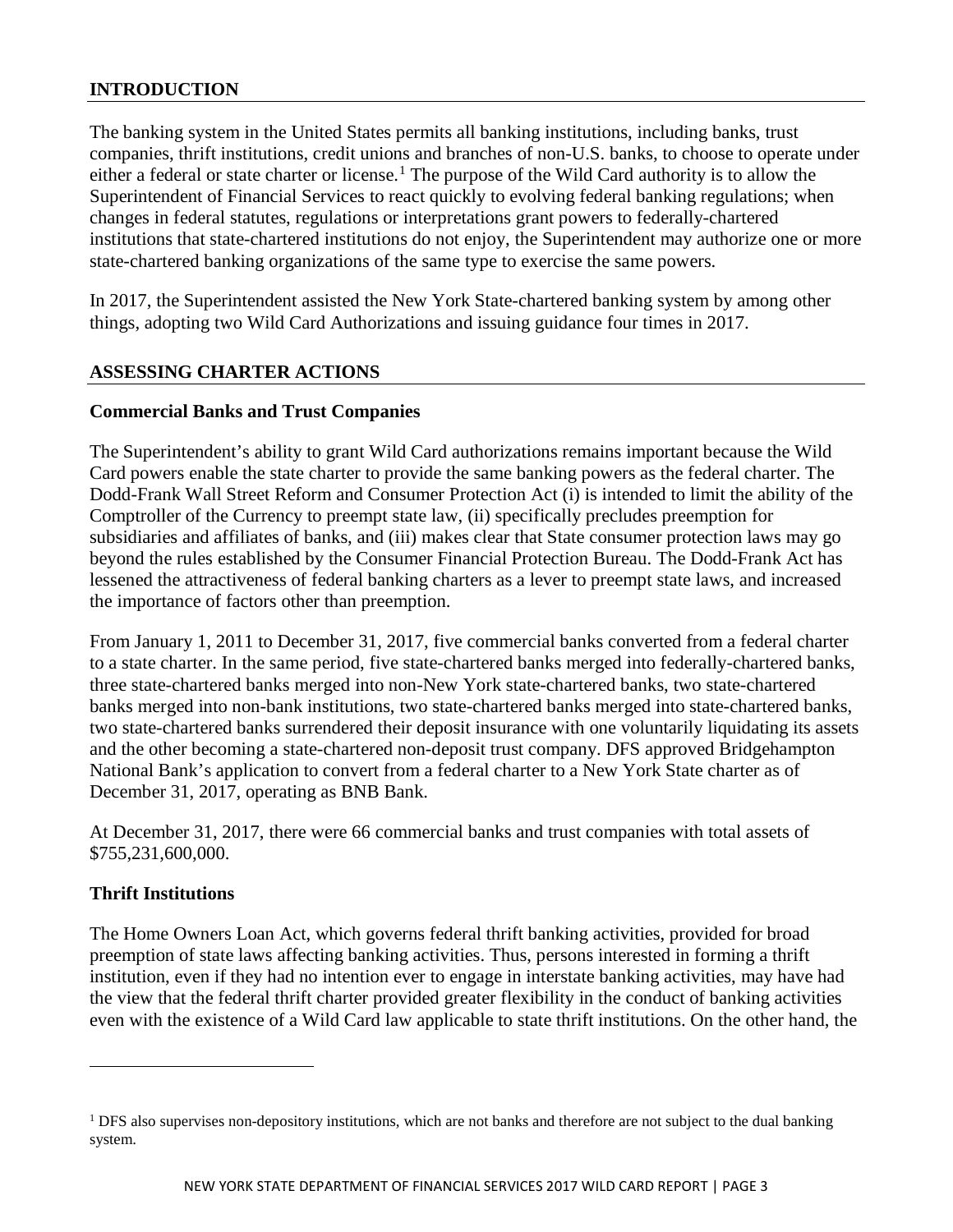provisions of the Dodd-Frank Act abolishing the Office of Thrift Supervision and transferring its functions relating to federal savings associations to the Office of the Comptroller of the Currency may have reduced the relative attractiveness of a federal thrift charter. From January 1, 2011 to December 31, 2017, seven thrift institutions have converted from a federal charter to a state charter. Two statechartered thrift institutions have since merged with and into two other state-chartered institutions; one into a thrift institution and the other into a commercial bank. In the same time period, one statechartered thrift institution merged into a federally-chartered commercial bank.

There were 21 state-chartered thrifts at the end of 2017 with total assets of \$85,212,951,000.

## <span id="page-5-0"></span>**Credit Unions**

At year-end 2017, there were 16 state-chartered credit unions with \$7,447,118,706 of assets and 338 federally-chartered credit unions with \$73,437,886,531 of assets, compared with 16 state-chartered credit unions with approximately \$7.7 billion of assets and 346 federally chartered credit unions with about \$69.2 billion of assets at the end of 2016.

The growth in federally-chartered credit unions has been attributed primarily to a lower level of taxation of such institutions. New York has begun to address this issue, and, as a result, the Department has begun to see some interest by federally-chartered credit unions in converting to a state charter. One federally-chartered credit union converted to state charter in 2014 and later merged with and into another state-chartered credit union.

In appreciation of the significant role that New York State chartered credit unions play in providing financial services to their members and communities, Governor Cuomo signed legislation in 2015 that allows credit unions to expand their field of membership by combining employer, trade association, and community groups into a single field of membership. The law, which amended Section **451-a** of the New York Banking law, provides New York credit unions with the opportunity to significantly expand their membership and serve the broader public.

New York law also provides that, in considering applications, the Superintendent of DFS shall consider a credit union's record and history of serving underserved areas, as well as low and moderateincome individuals within the communities it currently serves, and its commitment to serving those communities in the future.

DFS fully supports these initiatives and thus the Superintendent has issued two Wild Card authorizations specifically aimed at providing parity of state-chartered credit unions with their federally-chartered counterparts. The Superintendent also issued guidance four times in 2017 to strengthen New York State's banking charter.

DFS encourages all credit unions to take advantage of New York law to provide financial services to all New Yorkers and will conduct timely reviews of all applications by new or existing credit unions seeking to be chartered by New York State.

## <span id="page-5-1"></span>**Foreign Branches and Agencies**

New York has the largest number of branches and agencies of foreign banks. At year-end 1996, there were 49 such State-licensed branches and agencies in New York with total assets of \$43.0 billion. As of year-end 2016, there were 97 such state-licensed bank branches and agencies in New York with total assets of \$1,696,746,426,000, and 28 federally-licensed bank branches and agencies with \$290,258,413,000 in total assets.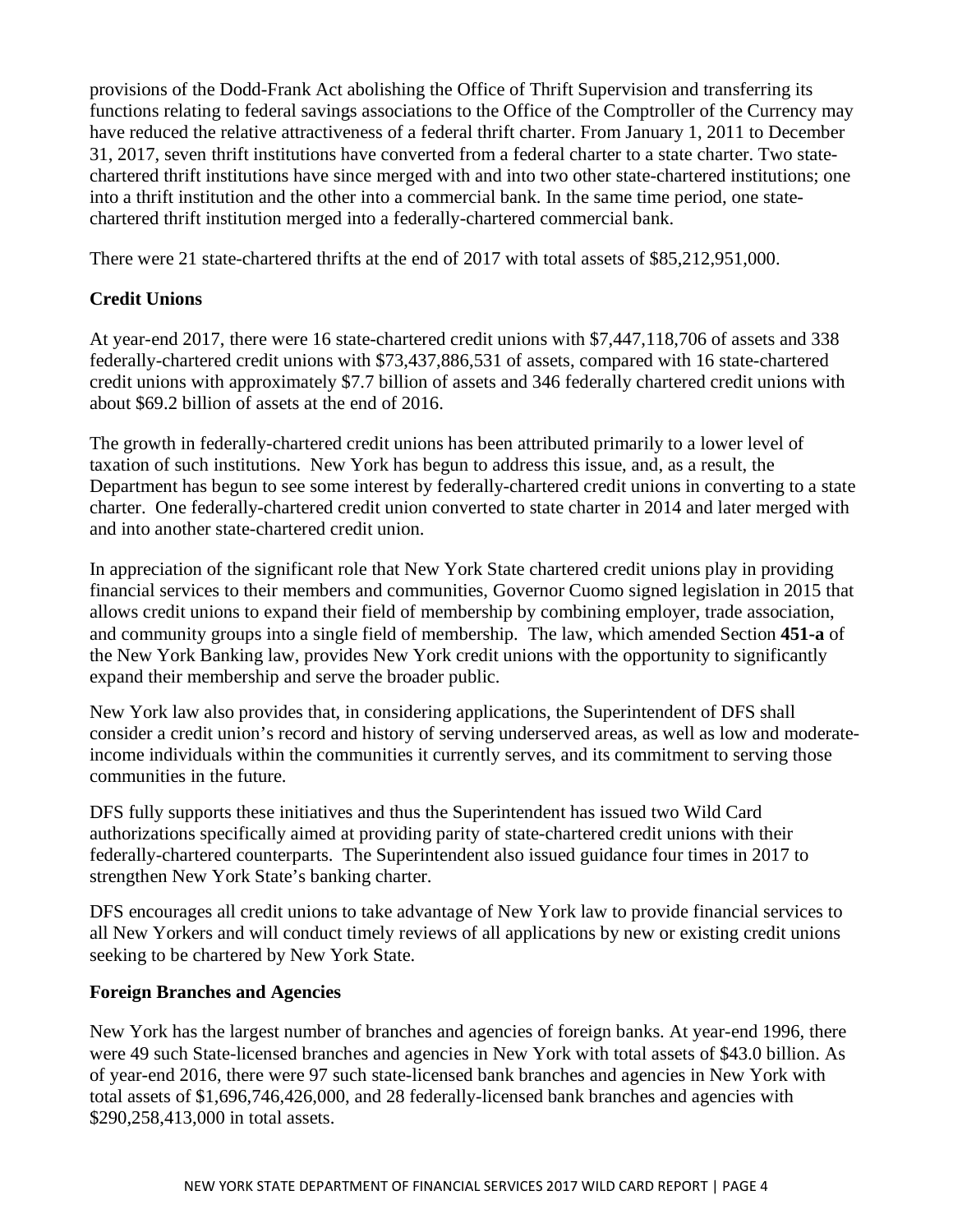During 2017, two state-licensed agencies went into liquidation and four state-licensed branches surrendered their licenses, two of which obtained federal licenses.

Thus, at the end of year 2017, there were 91 state-licensed bank branches and agencies in New York with total assets of \$1,733,449,765,000 and 30 federally-licensed bank branches and agencies with \$505,136,613,000 in total assets.

## **Branch Openings**

In 2017, there were 124 branch openings of New York State-chartered banking institutions, compared with 43 in 2016. This brought the total number of New York State-chartered banking institutions branches to 2,058 in 2017, up from 1,934 in 2016. DFS continues to highlight the expansion of New York State-chartered banks and credit unions, which is in contrast to trends in other states.

## <span id="page-6-0"></span>**SECTION I: INSTITUTIONS RETAINED, ESTABLISHED, CONVERTED, ACQUIRED OR MERGED**

#### <span id="page-6-1"></span>**Savings Banks and Savings and Loan Associations**

There were no changes in the number and charters of savings banks and savings and loan associations in 2017. Thus, the number of state-chartered savings institutions stayed at 21 at December 31, 2017.

#### <span id="page-6-2"></span>**Commercial Bank and Trust Companies**

- Mizuho Trust & Banking Co. USA merged into state-chartered Mizuho Bank (USA) as of December 31, 2017.
- BNB Bank converted from federal to state charter as of December 31, 2017.

There were 66 state-chartered commercial banks and trust companies on December 31, 2017.

## <span id="page-6-3"></span>**Credit Unions**

There were no changes in the number and charters of credit unions in 2017. Thus, the number of statechartered credit unions stayed at 16 at December 31, 2017.

#### <span id="page-6-4"></span>**Foreign Bank Branches and Agencies**

- Jugobanka dd and Beogradska Banka dd went into liquidation as of February 15, 2017.
- Nordea Bank Finland Plc, which is moving to Denmark, surrendered its license as of February 10, 2017.
- T.C. Ziraat Bankasi surrendered its license as of December 1, 2017, as part of its voluntary liquidation.
- Mitsubishi UFJ Trust and Banking Corporation surrendered its license and changed to federal October 1, 2017.
- The Bank of Tokyo Mitsubishi UFJ, Ltd. surrendered its license and changed to federal October 1, 2017.

There were 91 state-licensed foreign branches and agencies on December 31, 2017.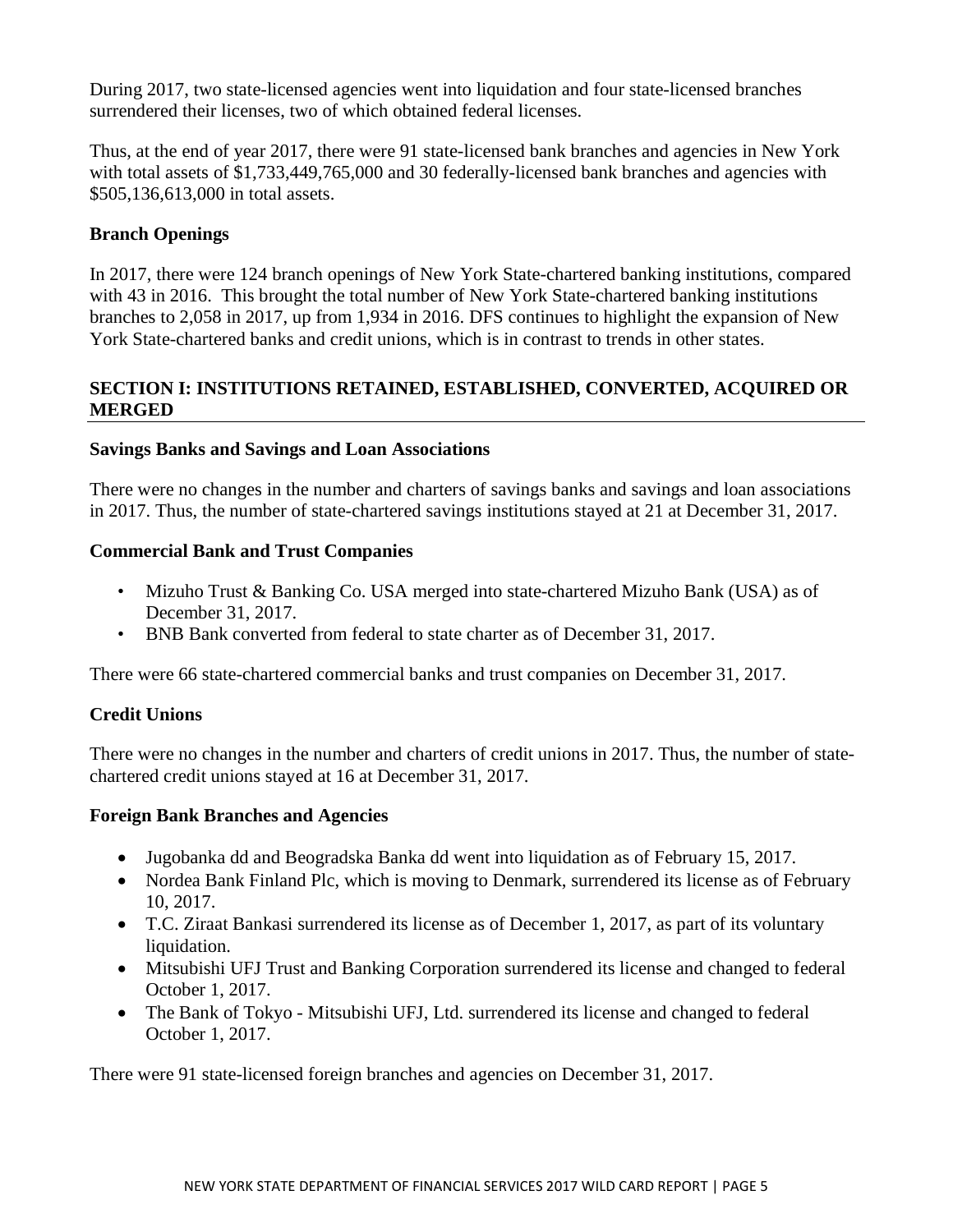## <span id="page-7-0"></span>**SECTION II: EMPLOYMENT IN THE NEW YORK BANKING SECTOR**

There is no definitive way to measure the total number of jobs created in New York State as a result of the establishment of state-chartered banks and trust companies. Where charter action occurs as a result of a merger, job reductions often take place, as the merged entity typically eliminates overlaps in its business and management structure. This is particularly true for personnel associated with the management and "back-office" processing operations of the combined institution. This is less likely to be the case in regard to mergers between in-state and out-of-state institutions not conducting overlapping interstate banking operations.

At the end of 2017, state-chartered banks, credit unions and licensed foreign branches and agencies had a total of 91,565 full-time employees, an increase from 91,402 full-time employees at the end of 2016.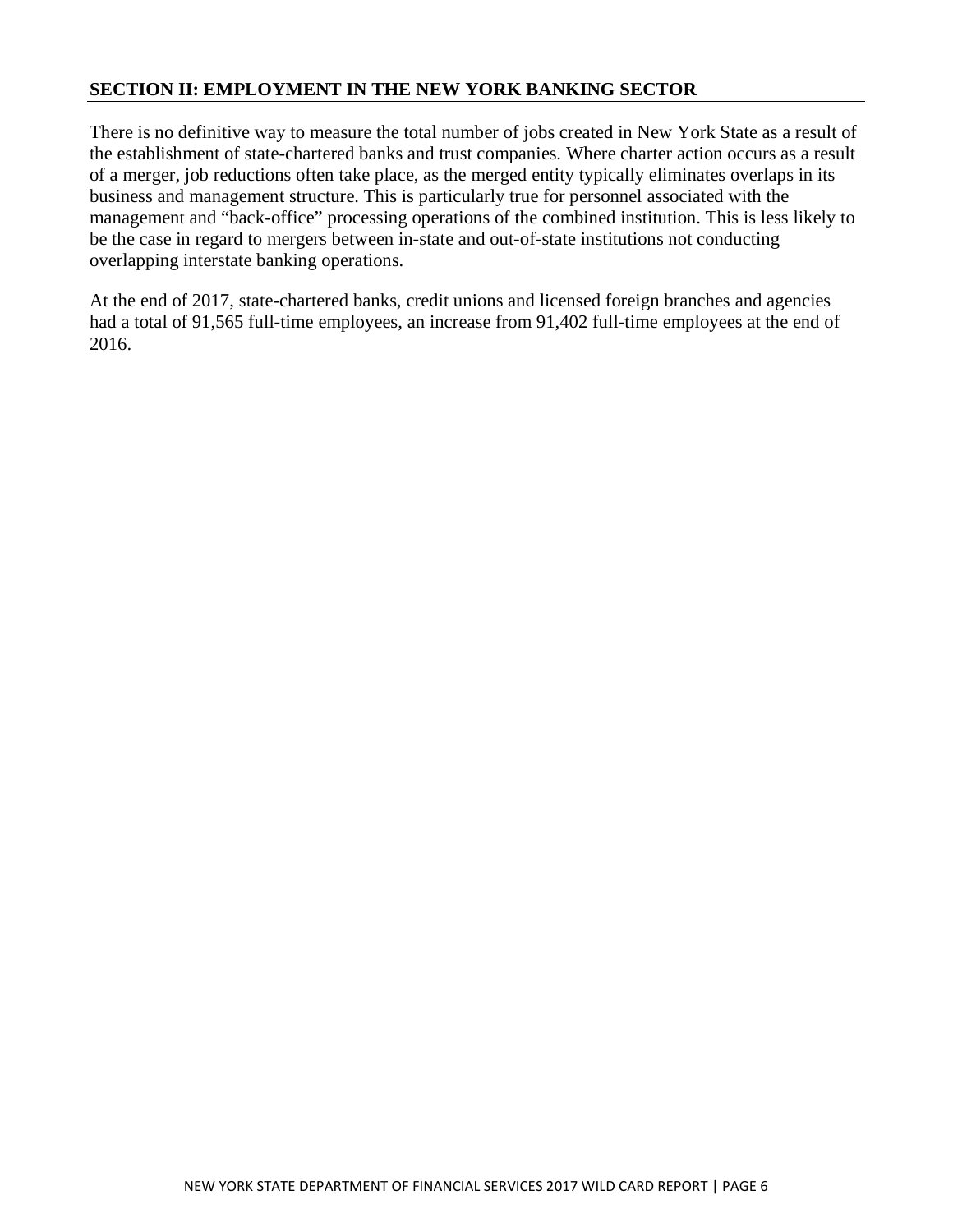## <span id="page-8-0"></span>**SECTION III: TOTAL CHARTERED INSTITUTIONS AND DEPOSITS IN NEW YORK\***

<span id="page-8-1"></span>\*All data reported in this section was tabulated as of June 30, 2017 to be consistent with the deposit data from the FDIC

| <b>State of</b><br><b>Headquarters</b> | <b>Federally-Chartered</b><br><b>Commercial Banks</b><br>and Trusts | Federally-<br><b>Chartered</b><br><b>Thrifts</b> | Non-NY<br>State-<br><b>Chartered</b> | <b>NY State-</b><br><b>Chartered</b> | <b>Total</b>            |
|----------------------------------------|---------------------------------------------------------------------|--------------------------------------------------|--------------------------------------|--------------------------------------|-------------------------|
| AR                                     | $\mathbf 0$                                                         | $\pmb{0}$                                        | $\overline{2}$                       | $\pmb{0}$                            | $\overline{2}$          |
| ${\sf CA}$                             | $\overline{2}$                                                      | $\mathbf 0$                                      | $\overline{7}$                       | $\pmb{0}$                            | 9                       |
| CT                                     | $\overline{3}$                                                      | $\pmb{0}$                                        | $\overline{2}$                       | $\mathbf 0$                          | 5                       |
| DE                                     | $\overline{4}$                                                      | $\mathbf 0$                                      | $\pmb{0}$                            | $\boldsymbol{0}$                     | $\overline{\mathbf{4}}$ |
| FL                                     | $\mathbf{1}$                                                        | $\mathbf{1}$                                     | $\pmb{0}$                            | $\pmb{0}$                            | $\overline{2}$          |
| GA                                     | $\mathbf{1}$                                                        | $\pmb{0}$                                        | $\mathbf{1}$                         | $\pmb{0}$                            | $\overline{2}$          |
| IL                                     | $\boldsymbol{0}$                                                    | $\mathbf 0$                                      | $\overline{2}$                       | $\pmb{0}$                            | $\overline{2}$          |
| MA                                     | $\mathbf 0$                                                         | $\pmb{0}$                                        | $\mathbf{1}$                         | $\pmb{0}$                            | $\mathbf{1}$            |
| NC                                     | $\mathbf{1}$                                                        | $\boldsymbol{0}$                                 | $\pmb{0}$                            | $\mathbf 0$                          | $\mathbf{1}$            |
| NJ                                     | $\overline{3}$                                                      | $\pmb{0}$                                        | 8                                    | $\boldsymbol{0}$                     | 11                      |
| <b>NV</b>                              | $\pmb{0}$                                                           | $\mathbf 0$                                      | $\mathbf{1}$                         | $\pmb{0}$                            | $\mathbf{1}$            |
| <b>NY</b>                              | 33                                                                  | 25                                               | $\boldsymbol{0}$                     | 87                                   | 145                     |
| OH                                     | $\overline{2}$                                                      | $\pmb{0}$                                        | $\boldsymbol{0}$                     | $\pmb{0}$                            | $\overline{2}$          |
| $\mathsf{PA}$                          | $\mathbf{1}$                                                        | $\mathbf 0$                                      | 9                                    | $\pmb{0}$                            | $10\,$                  |
| RI                                     | $\mathbf{1}$                                                        | $\pmb{0}$                                        | $\pmb{0}$                            | $\pmb{0}$                            | $\mathbf{1}$            |
| SD                                     | $\overline{2}$                                                      | $\pmb{0}$                                        | $\pmb{0}$                            | $\boldsymbol{0}$                     | $\overline{2}$          |
| TX                                     | $\mathbf{1}$                                                        | $\pmb{0}$                                        | $\mathbf{1}$                         | $\pmb{0}$                            | $\overline{2}$          |
| VA                                     | $\overline{2}$                                                      | $\pmb{0}$                                        | $\boldsymbol{0}$                     | $\pmb{0}$                            | $\overline{2}$          |
| <b>Total</b>                           | 57                                                                  | 26                                               | 34                                   | 87                                   | 204                     |

#### **BANKS WITH OFFICES IN NEW YORK**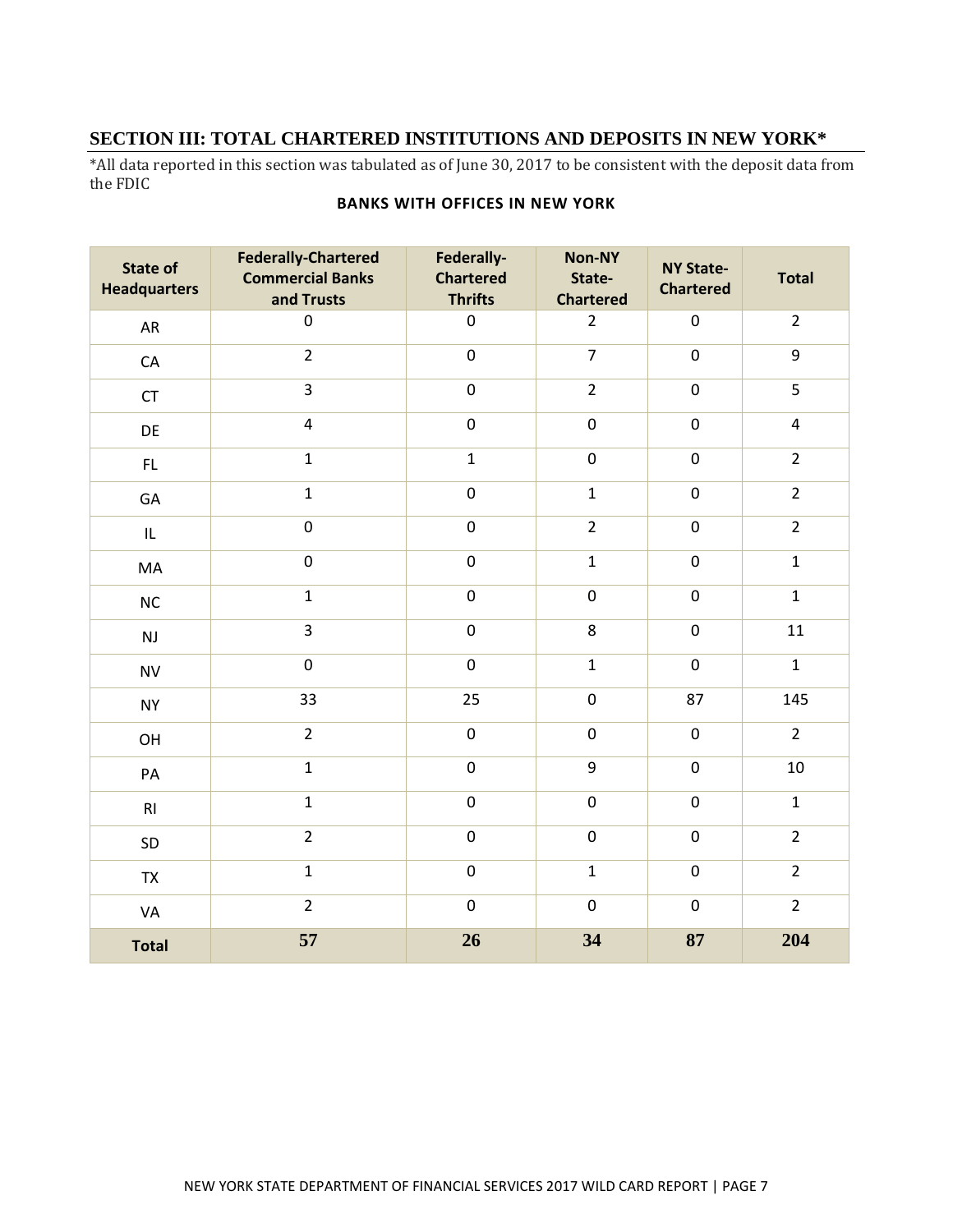#### **BRANCHES IN NEW YORK**

<span id="page-9-0"></span>

| <b>State of</b><br><b>Headquarters</b> | <b>Federally-Chartered</b><br><b>Commercial Banks</b><br>and Trusts | Federally-<br><b>Chartered</b><br><b>Thrifts</b> | <b>Non-NY State-</b><br><b>Chartered</b> | <b>NY State-</b><br><b>Chartered</b> | <b>Total</b>   |
|----------------------------------------|---------------------------------------------------------------------|--------------------------------------------------|------------------------------------------|--------------------------------------|----------------|
| AR                                     | $\boldsymbol{0}$                                                    | $\pmb{0}$                                        | $\overline{2}$                           | $\pmb{0}$                            | $\overline{2}$ |
| CA                                     | $\overline{4}$                                                      | $\pmb{0}$                                        | 38                                       | $\pmb{0}$                            | 42             |
| CT                                     | 125                                                                 | $\pmb{0}$                                        | $\,8\,$                                  | $\pmb{0}$                            | 133            |
| DE                                     | 357                                                                 | $\pmb{0}$                                        | $\boldsymbol{0}$                         | $\pmb{0}$                            | 357            |
| FL                                     | $\overline{6}$                                                      | $\mathbf{1}$                                     | $\pmb{0}$                                | $\pmb{0}$                            | $\overline{7}$ |
| GA                                     | $\mathbf{1}$                                                        | $\pmb{0}$                                        | $\mathbf{1}$                             | $\pmb{0}$                            | $\overline{2}$ |
| $\mathsf{IL}$                          | $\pmb{0}$                                                           | $\pmb{0}$                                        | $\overline{2}$                           | $\pmb{0}$                            | $\mathbf 2$    |
| MA                                     | $\mathbf 0$                                                         | $\pmb{0}$                                        | 39                                       | $\pmb{0}$                            | 39             |
| $\sf NC$                               | 303                                                                 | $\pmb{0}$                                        | $\pmb{0}$                                | $\pmb{0}$                            | 303            |
| $\mathsf{NJ}$                          | 43                                                                  | $\pmb{0}$                                        | 50                                       | $\pmb{0}$                            | 93             |
| <b>NV</b>                              | $\mathbf 0$                                                         | $\pmb{0}$                                        | $\mathbf 1$                              | $\pmb{0}$                            | $\mathbf 1$    |
| <b>NY</b>                              | 585                                                                 | 302                                              | $\pmb{0}$                                | 1,202                                | 2,089          |
| OH                                     | 1,055                                                               | $\pmb{0}$                                        | $\pmb{0}$                                | $\pmb{0}$                            | 1,055          |
| PA                                     | $\overline{3}$                                                      | $\pmb{0}$                                        | 59                                       | $\pmb{0}$                            | 62             |
| RI                                     | 138                                                                 | $\overline{0}$                                   | $\pmb{0}$                                | $\overline{0}$                       | 138            |
| SD                                     | 315                                                                 | $\pmb{0}$                                        | $\boldsymbol{0}$                         | $\pmb{0}$                            | 315            |
| TX                                     | 16                                                                  | $\pmb{0}$                                        | $\mathbf{1}$                             | $\pmb{0}$                            | 17             |
| VA                                     | 368                                                                 | $\pmb{0}$                                        | $\boldsymbol{0}$                         | $\pmb{0}$                            | 368            |
| <b>Total</b>                           | 3,319                                                               | 303                                              | 201                                      | 1,202                                | 5,025          |

The significant drop in the number of Federally-Chartered Commercial Banks and Trusts branches located in New York is due to the merger of three large institutions into non-New York national banks.

These mergers also resulted in an \$8.0 billion decline in deposits, which led to a \$79.0 billion increase in deposits by state-chartered banks.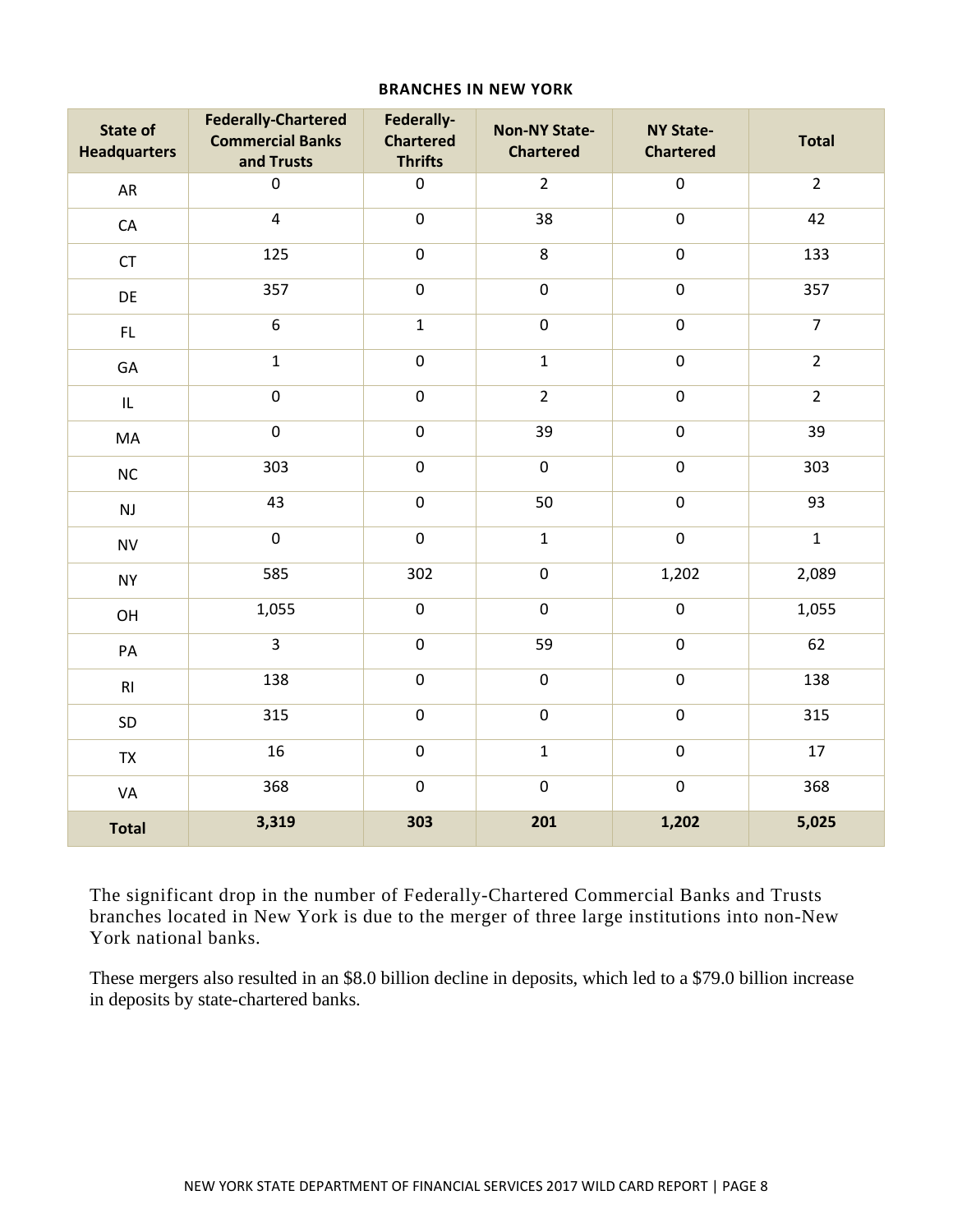<span id="page-10-0"></span>

| <b>State of</b><br><b>Headquarters</b> | <b>Federally-Chartered</b><br><b>Commercial Banks and</b><br><b>Trusts</b> | Federally-<br><b>Chartered</b><br><b>Thrifts</b> | <b>Non-NY State-</b><br><b>Chartered</b> | <b>NY State-</b><br><b>Chartered</b> | <b>Total</b>  |
|----------------------------------------|----------------------------------------------------------------------------|--------------------------------------------------|------------------------------------------|--------------------------------------|---------------|
| AR                                     | 0                                                                          | $\mathbf 0$                                      | 893,556                                  | $\mathbf 0$                          | 893,556       |
| CA                                     | 9,043,050                                                                  | $\mathbf 0$                                      | 17,191,168                               | $\pmb{0}$                            | 26,234,218    |
| <b>CT</b>                              | 5,654,637                                                                  | $\pmb{0}$                                        | 454,513                                  | $\pmb{0}$                            | 6,109,150     |
| DE                                     | 47,041,782                                                                 | $\pmb{0}$                                        | $\pmb{0}$                                | $\pmb{0}$                            | 47,041,782    |
| FL.                                    | 6,252,579                                                                  | 79,226                                           | $\pmb{0}$                                | $\pmb{0}$                            | 6,331,805     |
| GA                                     | $\boldsymbol{0}$                                                           | $\pmb{0}$                                        | 47,041                                   | $\pmb{0}$                            | 47,041        |
| IL                                     | $\pmb{0}$                                                                  | $\pmb{0}$                                        | 289,062                                  | $\pmb{0}$                            | 289,062       |
| MA                                     | $\pmb{0}$                                                                  | $\pmb{0}$                                        | 1,811,861                                | $\pmb{0}$                            | 1,811,861     |
| <b>NC</b>                              | 86,514,723                                                                 | $\pmb{0}$                                        | $\pmb{0}$                                | $\mathbf 0$                          | 86,514,723    |
| NJ                                     | 3,533,242                                                                  | $\pmb{0}$                                        | 2,494,663                                | $\pmb{0}$                            | 6,027,905     |
| <b>NV</b>                              | $\boldsymbol{0}$                                                           | $\boldsymbol{0}$                                 | 581                                      | $\mathbf 0$                          | 581           |
| <b>NY</b>                              | 96,006,325                                                                 | 20,829,318                                       | $\boldsymbol{0}$                         | 413,449,839                          | 530,285,482   |
| OH                                     | 615,229,652                                                                | $\pmb{0}$                                        | $\pmb{0}$                                | $\mathbf 0$                          | 615,229,652   |
| PA                                     | 5,540,134                                                                  | $\mathbf 0$                                      | 4,567,461                                | $\pmb{0}$                            | 10,107,595    |
| RI                                     | 10,490,581                                                                 | $\pmb{0}$                                        | $\pmb{0}$                                | $\pmb{0}$                            | 10,490,581    |
| SD                                     | 138,454,061                                                                | $\pmb{0}$                                        | $\pmb{0}$                                | $\pmb{0}$                            | 138,454,061   |
| <b>TX</b>                              | 21,744                                                                     | $\mathbf 0$                                      | 175                                      | $\pmb{0}$                            | 21,919        |
| VA                                     | 151,919,736                                                                | $\pmb{0}$                                        | $\pmb{0}$                                | $\pmb{0}$                            | 151,919,736   |
| <b>TOTAL</b>                           | 1,175,702,246                                                              | 20,908,544                                       | 27,750,081                               | 413,449,839                          | 1,637,810,710 |

#### **DEPOSITS AT BRANCHES IN NEW YORK**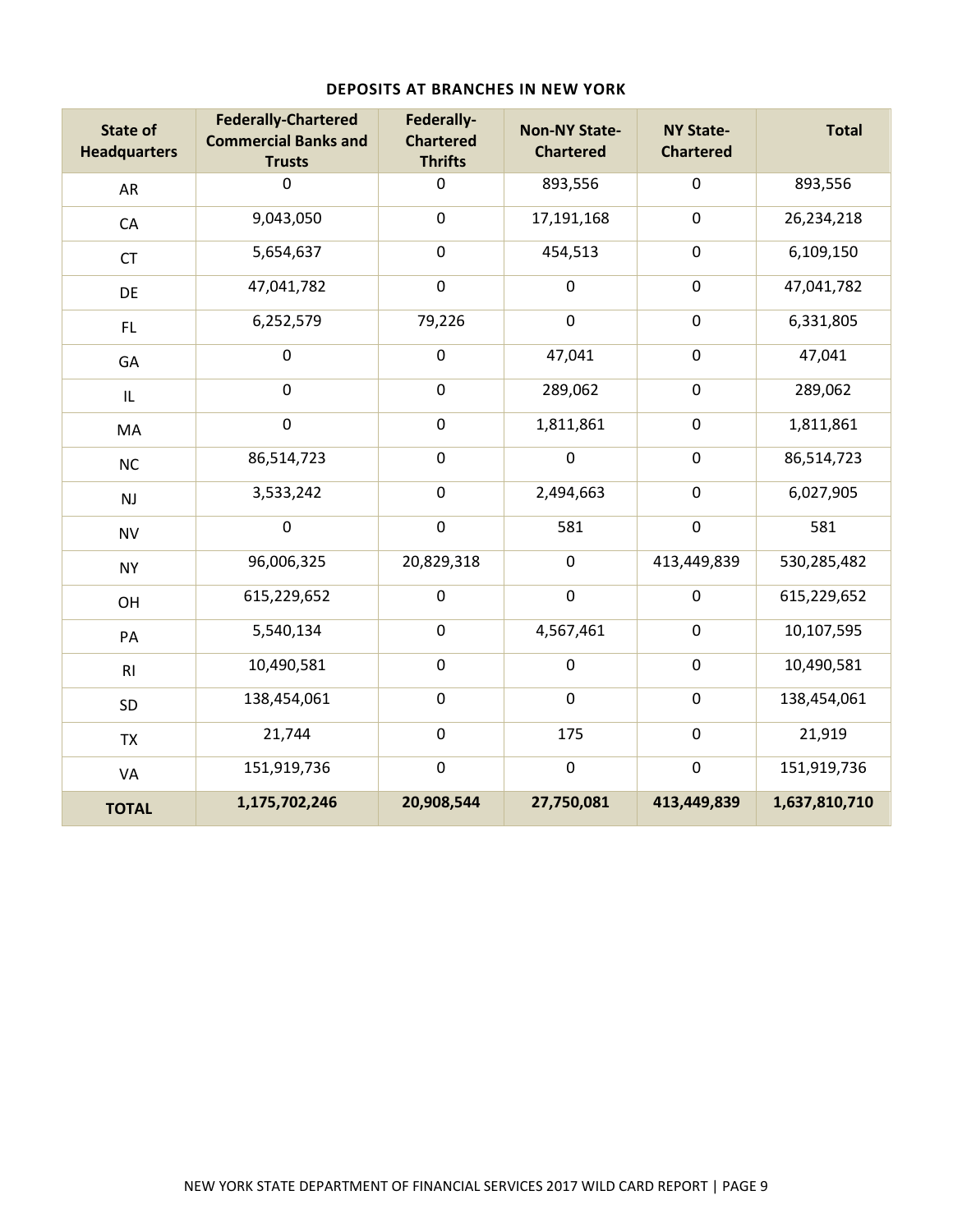## <span id="page-11-0"></span>**SECTION IV: IMPACT ON INSURANCE ACTIVITIES**

Section 12-a(7)(a) of the Banking Law promotes the important policy of functional regulation of bank insurance sales activities. Banks, trust companies, savings banks, and savings and loan associations exercise such powers subject to regulation by the Department and pursuant to all insurance laws, rules and regulations.

For the calendar year 2017, a total of 24 New York State-chartered banking institutions reported income from insurance activities. As indicated in previous Wild Card Reports, the dollar level of income realized from these activities tends to be modest for both large and small institutions, but for certain institutions, it represented a large portion of total non-interest income. The table below provides a summary of insurance income for New York state-chartered banking institutions.

<span id="page-11-1"></span>

| <b>Insurance Income</b><br><b>Share of</b><br><b>Noninterest Income</b> | <b>Total</b>   | <b>Total</b>   | Less Than \$1 Billion<br>in Assets |                |              | <b>Greater Than \$1 Billion</b><br>in Assets |
|-------------------------------------------------------------------------|----------------|----------------|------------------------------------|----------------|--------------|----------------------------------------------|
|                                                                         | 2017           | 2016           | 2017                               | 2016           | 2017         | 2016                                         |
| 0.00%                                                                   | 61             | 60             | 40                                 | 40             | 21           | 20                                           |
| .01% to 5.00%                                                           | 18             | 18             | 9                                  | 10             | 9            | 8                                            |
| 5.01% to 10.00%                                                         | $\mathbf{1}$   | $\overline{2}$ | 0                                  | $\mathbf 0$    | $\mathbf{1}$ | $\overline{2}$                               |
| 10.01% to 15.00%                                                        | $\mathbf 0$    | $\mathbf 0$    | 0                                  | $\Omega$       | $\mathbf 0$  | 0                                            |
| 15.01% to 20.00%                                                        | $\overline{2}$ | $\overline{2}$ | $\overline{2}$                     | $\mathbf{1}$   | $\mathbf 0$  | $\mathbf{1}$                                 |
| 20.01% to 40.00%                                                        | 2              | $\overline{2}$ | 1                                  | $\overline{2}$ | $\mathbf{1}$ | $\mathbf 0$                                  |
| 40.01% or more                                                          | $\mathbf{1}$   | 1              | $\mathbf 0$                        | $\mathbf 0$    | $\mathbf{1}$ | 1                                            |
| N/A                                                                     | $\overline{2}$ | $\overline{2}$ | $\overline{2}$                     | $\overline{2}$ | $\mathbf 0$  | $\mathbf 0$                                  |
| <b>Total</b>                                                            | 87             | 87             | 54                                 | 55             | 33           | 32                                           |

#### **INSURANCE INCOME AS A PERCENTAGE OF NONINTEREST INCOME**

Limited Purpose Trust Companies, Foreign Branches (with FDIC), Foreign Branches (not with FDIC), Foreign Agencies, Private Bankers and Credit Unions do not report insurance revenue.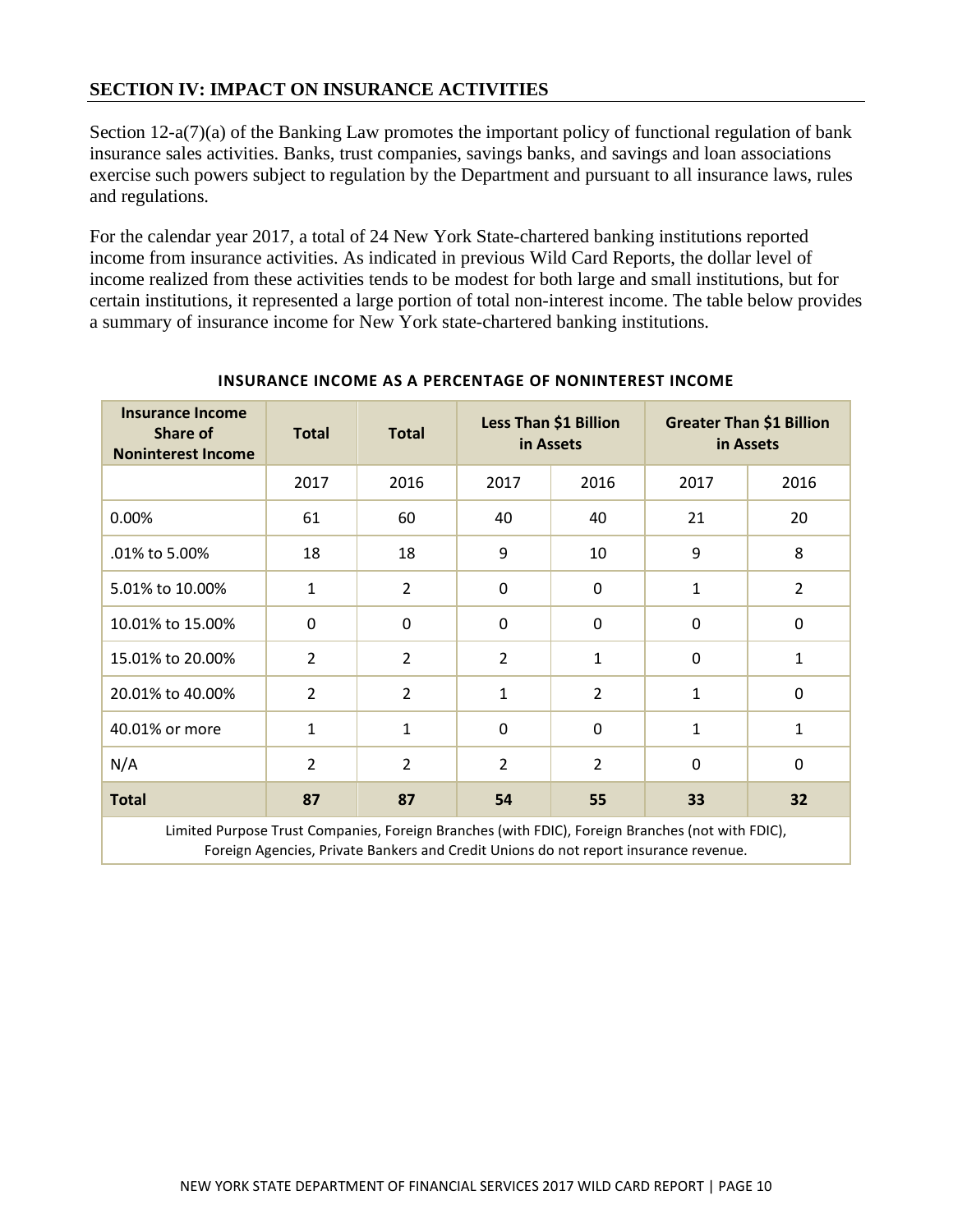## <span id="page-12-1"></span><span id="page-12-0"></span>**SECTION V: NEW YORK STATE-CHARTERED BANKING ORGANIZATIONS**

| <b>Apple Bank for Savings</b>     |
|-----------------------------------|
| <b>Cross County Savings Bank</b>  |
| Dime Community Bank               |
| Elmira Savings Bank               |
| <b>Emigrant Bank</b>              |
| <b>Fairport Savings Bank</b>      |
| <b>First Central Savings Bank</b> |
| <b>Fulton Savings Bank</b>        |
| New York Community Bank           |
| NorthEast Community Bank          |
| Pioneer Savings Bank              |
| <b>PCSB Bank</b>                  |
| <b>Rhinebeck Bank</b>             |
| <b>Ridgewood Savings Bank</b>     |
| <b>Rondout Savings Bank</b>       |
| Sawyer Savings Bank               |
| The North Country Savings Bank    |
| <b>Ulster Savings Bank</b>        |
| <b>Watertown Savings Bank</b>     |
| Total: 19                         |

#### **SAVINGS BANKS**

#### **SAVINGS & LOAN ASSOCIATIONS**

<span id="page-12-2"></span>

| Gouverneur Savings and Loan Association |
|-----------------------------------------|
| Medina Savings and Loan Association     |
| Total: 2                                |

#### <span id="page-12-3"></span>**COMMERCIAL BANKS, TRUST COMPANIES AND PRIVATE BANKERS**

| <b>Adirondack Bank</b>                       |
|----------------------------------------------|
| Alden State Bank                             |
| Alma Bank                                    |
| Alpine Capital Bank                          |
| <b>Amalgamated Bank</b>                      |
| Amerasia Bank                                |
| <b>American Community Bank</b>               |
| American Stock Transfer & Trust Company, LLC |
| Anthos Trust Company, LLC                    |
| <b>Banco Popular North America</b>           |
| Bank Leumi USA                               |
| Bank of Akron                                |
| <b>Bank of Cattaraugus</b>                   |
| Bank of Holland                              |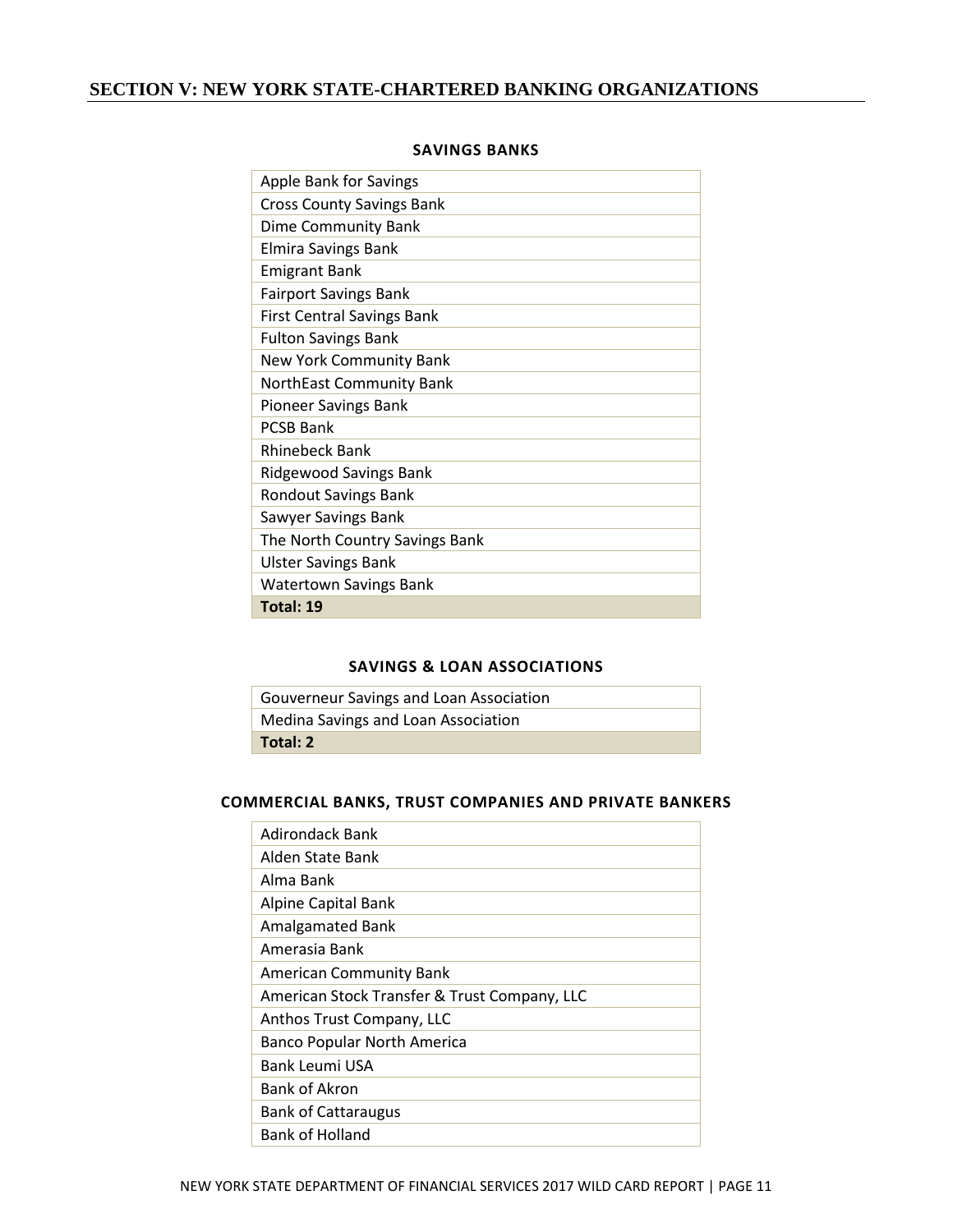| <b>Bank of Millbrook</b>                           |
|----------------------------------------------------|
| <b>Bank of Richmondville</b>                       |
| <b>Bank of Utica</b>                               |
| <b>BNB Bank</b>                                    |
| Brown Brothers Harriman & Co.                      |
| <b>Catskill Hudson Bank</b>                        |
| <b>Cattaraugus County Bank</b>                     |
| Chemung Canal Trust Company                        |
| <b>Citizens Bank of Cape Vincent</b>               |
| Continental Stock Transfer & Trust Company         |
| <b>Country Bank</b>                                |
| Deutsche Bank Trust Company Americas               |
| <b>Emigrant Mercantile Bank</b>                    |
| <b>Empire State Bank</b>                           |
| <b>ESL Trust Services LLC</b>                      |
| <b>Fiduciary Trust Company International</b>       |
| <b>First American International Bank</b>           |
| <b>Five Star Bank</b>                              |
| <b>Flushing Bank</b>                               |
| Gemini Trust Company, LLC                          |
| <b>Genesee Regional Bank</b>                       |
| <b>Genesee Valley Trust Company</b>                |
| <b>Global Bank</b>                                 |
| <b>Gold Coast Bank</b>                             |
| <b>Goldman Sachs Bank USA</b>                      |
| <b>Greater Hudson Bank</b>                         |
| <b>Greene County Commercial Bank</b>               |
| <b>Habib American Bank</b>                         |
| <b>Hanover Community Bank</b>                      |
| Interaudi Bank                                     |
| <b>Israel Discount Bank of New York</b>            |
| <b>Jeff Bank</b>                                   |
| Law Debenture Trust Company of New York            |
| Mahopac Bank                                       |
| Manufacturers and Traders Trust Company (MET Bank) |
| Market Street Trust Company                        |
| Metropolitan Commercial Bank                       |
| Mizuho Bank (USA)                                  |
| <b>New York Commercial Bank</b>                    |
| New York Life Trust Company                        |
| <b>NewBank</b>                                     |
| OFI Global Trust Company                           |
| Orange Bank & Trust Company                        |
| <b>Pathfinder Bank</b>                             |
| Paxos Trust Company, LLC                           |
| <b>PCSB Commercial Bank</b>                        |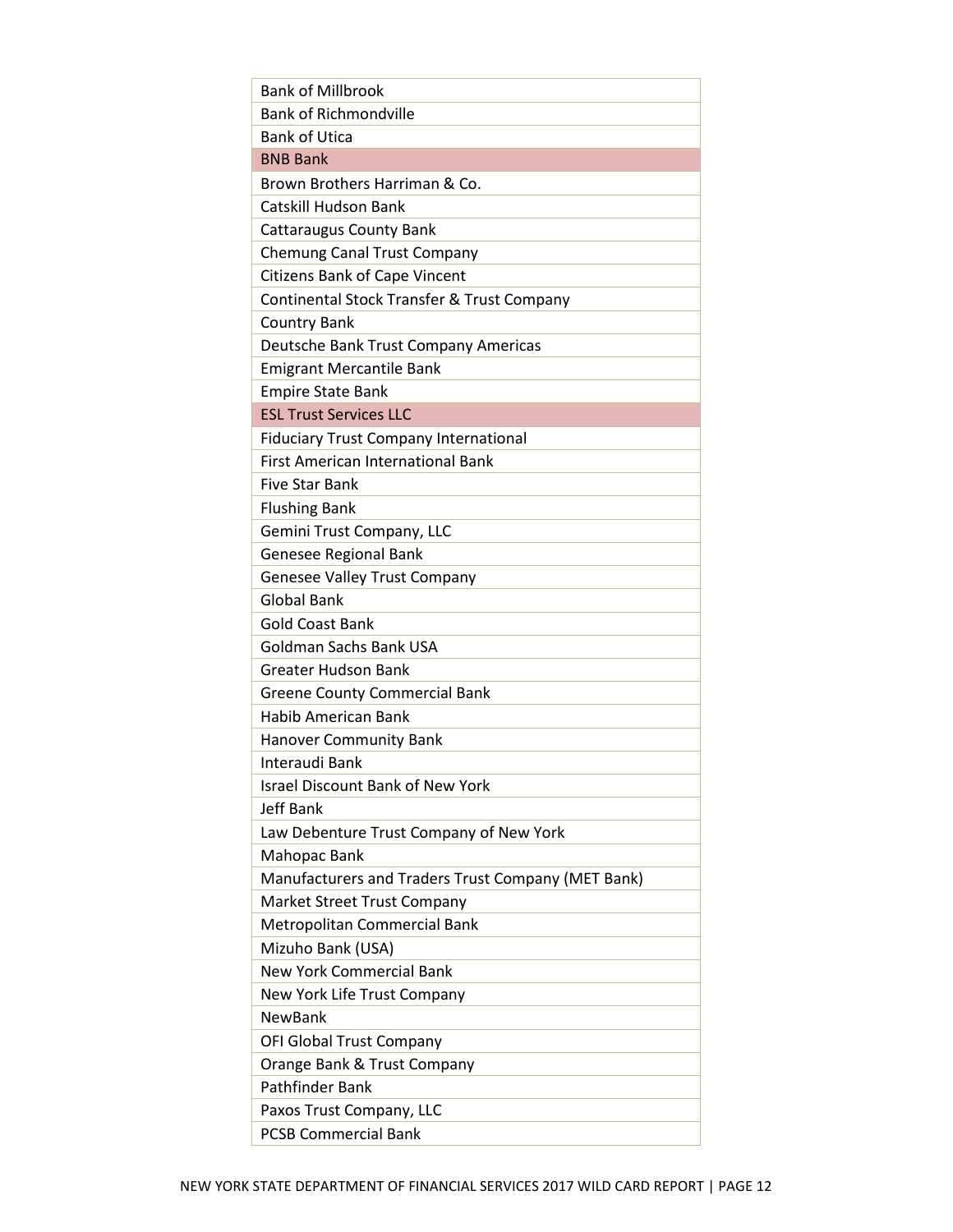| Pioneer Commercial Bank       |
|-------------------------------|
| Savoy Bank                    |
| Shinhan Bank America          |
| Signature Bank                |
| Solvay Bank                   |
| <b>Spring Bank</b>            |
| <b>Steuben Trust Company</b>  |
| The Adirondack Trust Company  |
| The Bank of Castile           |
| The Bank of New York Mellon   |
| The Berkshire Bank            |
| The Depository Trust Company  |
| The Westchester Bank          |
| Tioga State Bank              |
| <b>Tompkins Trust Company</b> |
| <b>United Orient Bank</b>     |
| <b>USNY Bank</b>              |
| Victory State Bank            |
| Woori America Bank            |
| <b>WSB Municipal Bank</b>     |
| Total: 80                     |

#### **CREDIT UNIONS**

<span id="page-14-0"></span>

| AmeriCU Credit Union                                            |
|-----------------------------------------------------------------|
| Branch 6000 NALC Credit Union                                   |
| <b>Buffalo Service Credit Union</b>                             |
| <b>CFCU Community Credit Union</b>                              |
| Directors Choice Credit Union                                   |
| <b>Empire Branch 36 National Association of Letter Carriers</b> |
| Credit Union                                                    |
| Erie County Employees Credit Union                              |
| <b>Hudson River Community Credit Union</b>                      |
| Jamestown Post Office Employees' Credit Union                   |
| Melrose Credit Union                                            |
| <b>Municipal Credit Union</b>                                   |
| Newspaper Employees Credit Union                                |
| The Niagara Frontier Federal Employees Credit Union             |
| Norton-Troy Employees Credit Union                              |
| Progressive Credit Union                                        |
| Yonkers Postal Employees Credit Union                           |
| Total: 16                                                       |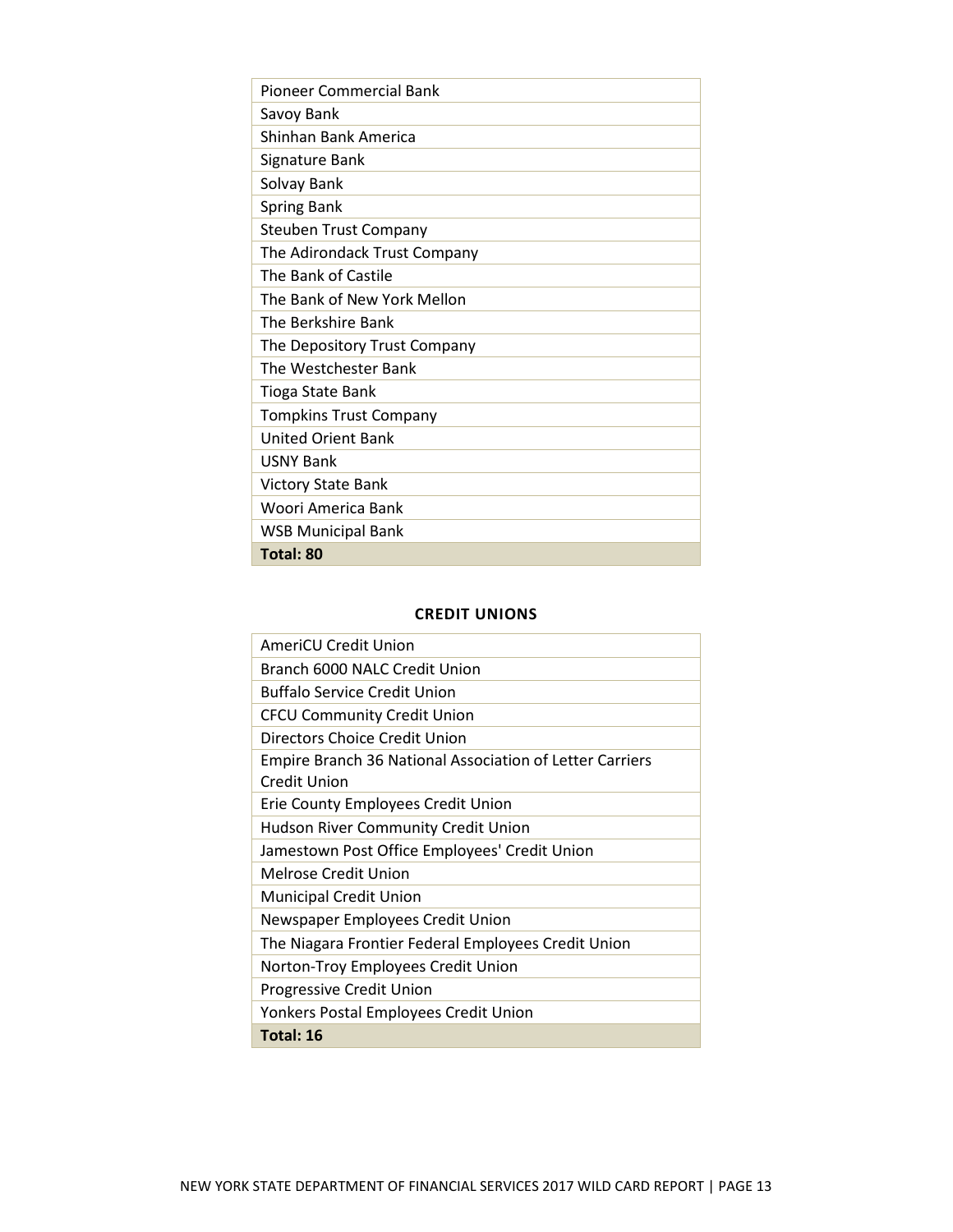## **FOREIGN BANK BRANCHES**

<span id="page-15-0"></span>

| Agricultural Bank of China Limited                     |
|--------------------------------------------------------|
| Allied Irish Banks, p.l.c.                             |
| Banca Monte dei Paschi di Siena S.p.A.                 |
| Banco Bilbao Vizcaya Argentaria, S.A.                  |
| Banco de La Nacion Argentina                           |
| Banco Del Estado de Chile                              |
| Banco do Brasil, S.A.                                  |
| Banco Popular de Puerto Rico                           |
| Banco Santander, S.A.                                  |
| Bank Hapoalim B.M.                                     |
| Bank Hapoalim B.M. Plaza Br                            |
| <b>Bank of Baroda</b>                                  |
| <b>Bank of India</b>                                   |
| <b>Bank of Montreal</b>                                |
| Bank of Scotland plc                                   |
| <b>Bank of Taiwan</b>                                  |
| <b>Barclays Bank PLC</b>                               |
| <b>BNP Paribas</b>                                     |
| <b>BNP Paribas Fortis</b>                              |
| Caixa Geral de Depositos, S.A.                         |
| Canadian Imperial Bank of Commerce                     |
| Canara Bank                                            |
| Chang Hwa Commercial Bank, Ltd.                        |
| China Construction Bank Corporation                    |
| China Merchants Bank Co., Ltd.                         |
| CTBC Bank Co. Ltd.                                     |
| Commerzbank Aktiengesellschaft                         |
| Cooperatieve Centrale Raiffeisen- Boerenleenbank B.A., |
| <b>Rabobank Nederland</b>                              |
| Credit Agricole Corporate and Investment Bank          |
| Credit Industriel et Commercial                        |
| <b>Credit Suisse AG</b>                                |
| Deutsche Bank AG                                       |
| Dexia Credit Local                                     |
| <b>DNB Bank ASA</b>                                    |
| DZ Bank AG Deutsche Zentral-Genossenschaftsbank        |
| First Commercial Bank, Ltd.                            |
| <b>Habib Bank Limited</b>                              |
| Industrial and Commercial Bank of China Limited        |
| Industrial Bank of Korea                               |
| Intesa Sanpaolo S.p.A.                                 |
| Itau Unibanco S.A.                                     |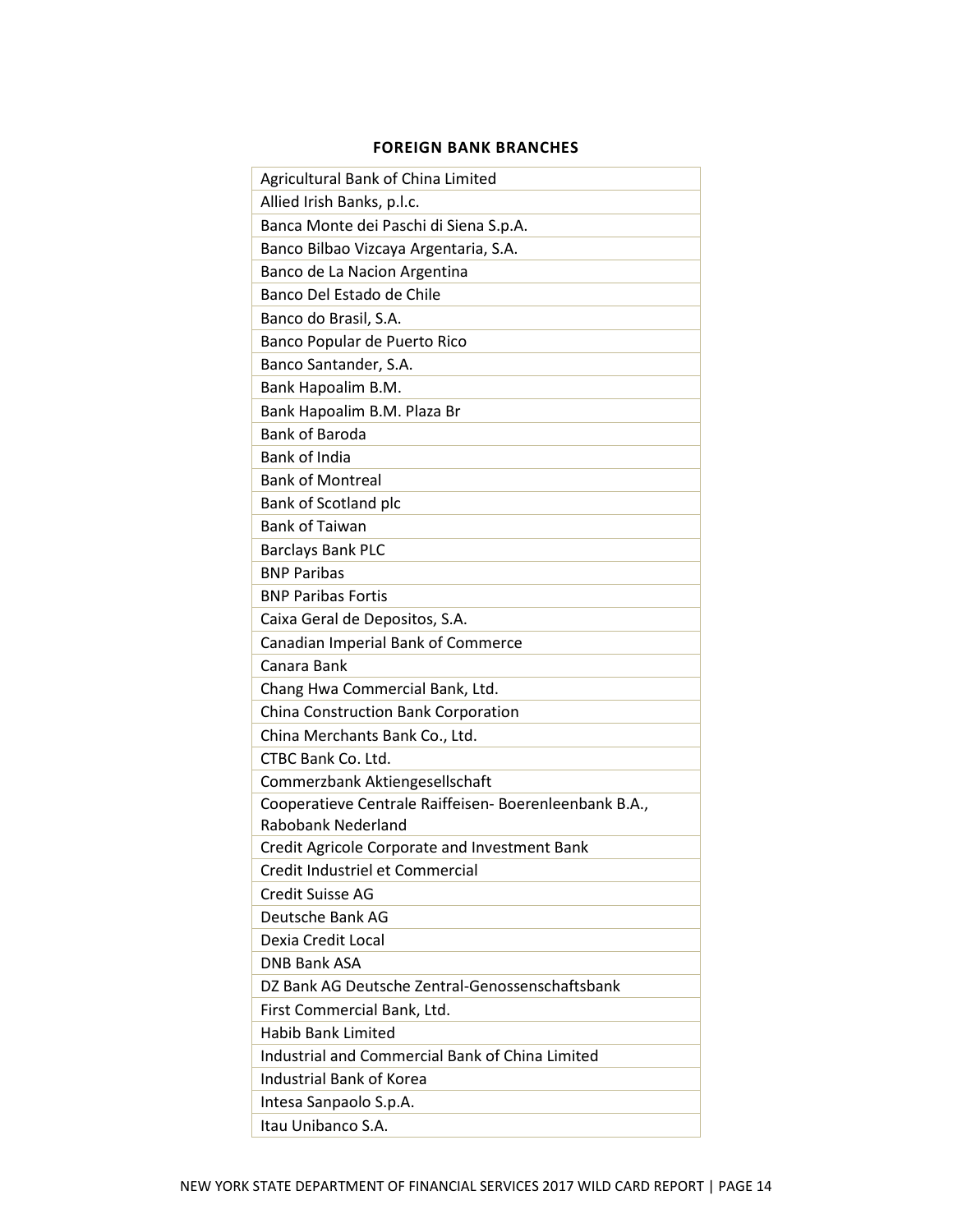<span id="page-16-0"></span>

| <b>KBC Bank N.V.</b>                         |
|----------------------------------------------|
| Kookmin Bank                                 |
| Land Bank of Taiwan Co., Ltd.                |
| Landesbank Baden - Wurttemberg               |
| Landesbank Hessen - Thuringen Girozentrale   |
| Lloyds Bank plc                              |
| Malayan Banking Berhad                       |
| Mashreg Bank psc                             |
| Mega International Commercial Bank Co., Ltd. |
| Mizuho Bank, Ltd.                            |
| National Bank of Canada                      |
| National Bank of Egypt                       |
| National Bank of Pakistan                    |
| <b>Natixis</b>                               |
| NongHyup Bank                                |
| Norddeutsche Landesbank Girozentrale         |
| Nordea Bank AB (publ)                        |
| Philippine National Bank                     |
| Portigon AG                                  |
| <b>Shinhan Bank</b>                          |
| Skandinaviska Enskilda Banken                |
| Societe Generale                             |
| <b>Standard Chartered Bank</b>               |
| State Bank of India                          |
| Sumitomo Mitsui Banking Corporation          |
| Svenska Handelsbanken AB                     |
| Swedbank AB                                  |
| Taiwan Business Bank, Ltd.                   |
| Taiwan Cooperative Bank, Ltd.                |
| The Chiba Bank, Ltd.                         |
| The Gunma Bank, Ltd.                         |
| The Korea Development Bank                   |
| The Norinchukin Bank                         |
| The Shizuoka Bank, Ltd.                      |
| The Shoko Chukin Bank                        |
| Sumitomo Mitsui Trust Bank Limited           |
| Turkiye Vakiflar Bankasi T.A.O.              |
| UniCredit Bank AG                            |
| UniCredit S.p.A.                             |
| <b>United Bank Limited</b>                   |
| Total: 81                                    |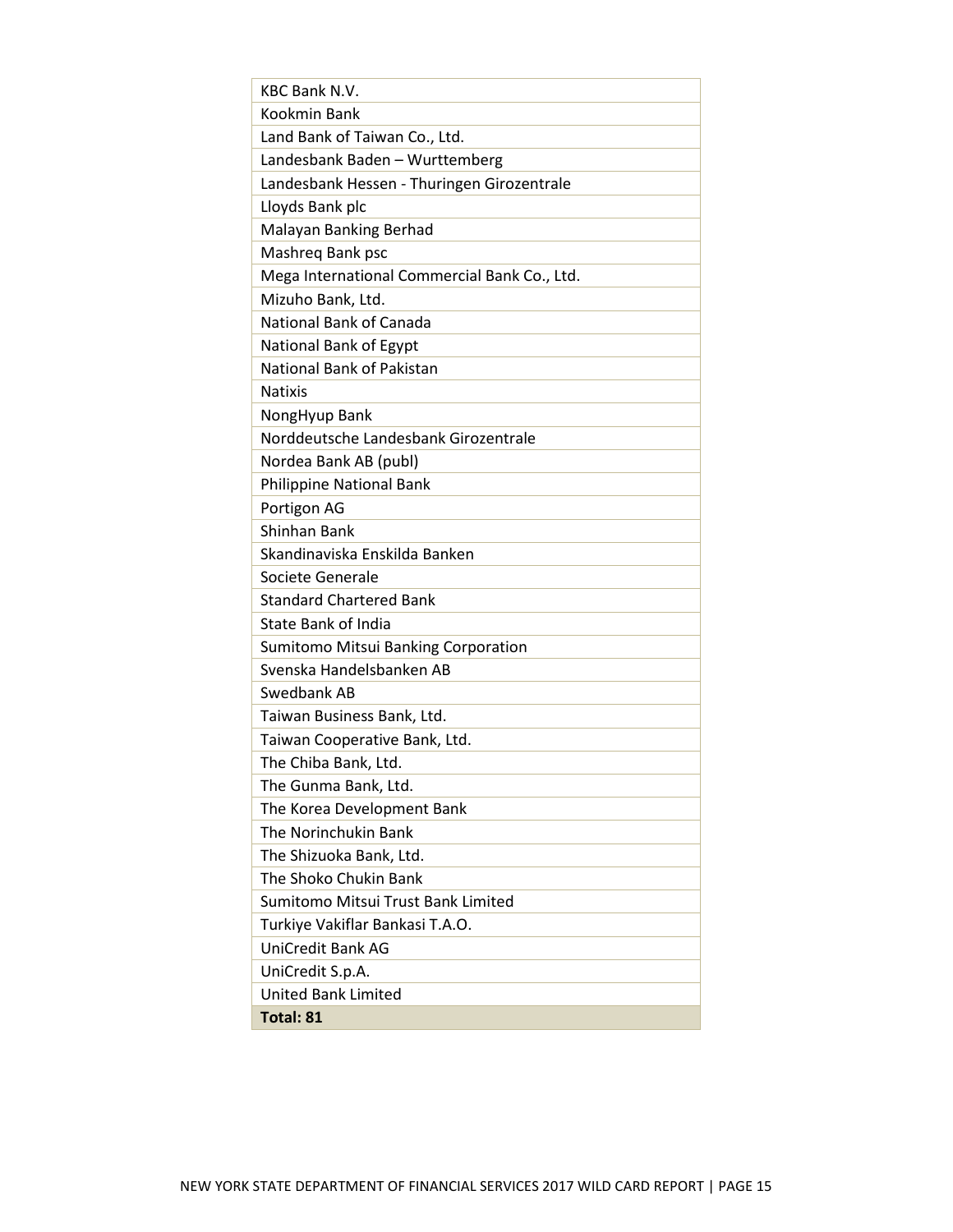#### **FOREIGN AGENCIES**

| Banco de Bogota                                  |
|--------------------------------------------------|
| Banco Latinoamericano de Comercio Exterior, S.A. |
| Hana Bank                                        |
| Hua Nan Commercial Bank, Ltd.                    |
| Oversea-Chinese Banking Corporation Limited      |
| P.T. Bank Negara Indonesia (Persero) Tbk         |
| P.T. Bank Rakyat Indonesia (Persero)             |
| The Bank of Nova Scotia                          |
| United Overseas Bank Limited                     |
| Woori Bank                                       |
| Total: 10                                        |
|                                                  |

## <span id="page-17-0"></span>**SECTION VI: WILD CARD AUTHORIZATIONS APPROVED IN 2017**

Two Wild Card Authorizations were adopted in 2017, as follows.

- **Student Branches Order:** This order allows New York State-chartered credit unions that intend to open a student branch to exercise the federally permitted power of (i) retaining student membership after students are no longer enrolled at the school in which the student branch is located; and (ii) allowing faculty and staff of the school in which the student branch is located to become members of the credit union. The Department requires that all services offered and all activities conducted at a student branch shall at all times be in compliance with all applicable laws and regulations and subject to examination by the Department.
- **Oaths of Office by Officers, Directors and Committee Members of New York State Chartered Credit Unions:** The Department approved an application to relieve all officers, directors and committee members of New York State-chartered credit unions of the need to take and file oaths of office, as required under Section 468 of the Banking Law. The Law required each director, officer and member of a committee to take an oath of office when first appointed or elected. This approval provides parity between New York State-chartered credit unions and federal credit unions.

## **Industry Guidance**

DFS also issued industry guidance four times in 2017, as follows:

- **Low-Income Credit Union Designation:** The Department issued guidance on October 19, 2017, to all New York State-chartered credit unions setting forth its methodology for evaluating the designation of a New York State-chartered credit union as a "low-income credit union," on par with federal credit unions. The low-income designation provides credit unions with additional sources of funding and resources, including the ability to accept non-member deposits, eligibility to participate in the National Credit Union Administration's Community Development Revolving Loan Program, and exemption from the loan limit requirements for member business loans.
- **Use of Temporary Facilities:** The Department issued guidance on June 28, 2017, declaring that New York State-chartered credit unions seeking to establish temporary facilities in New